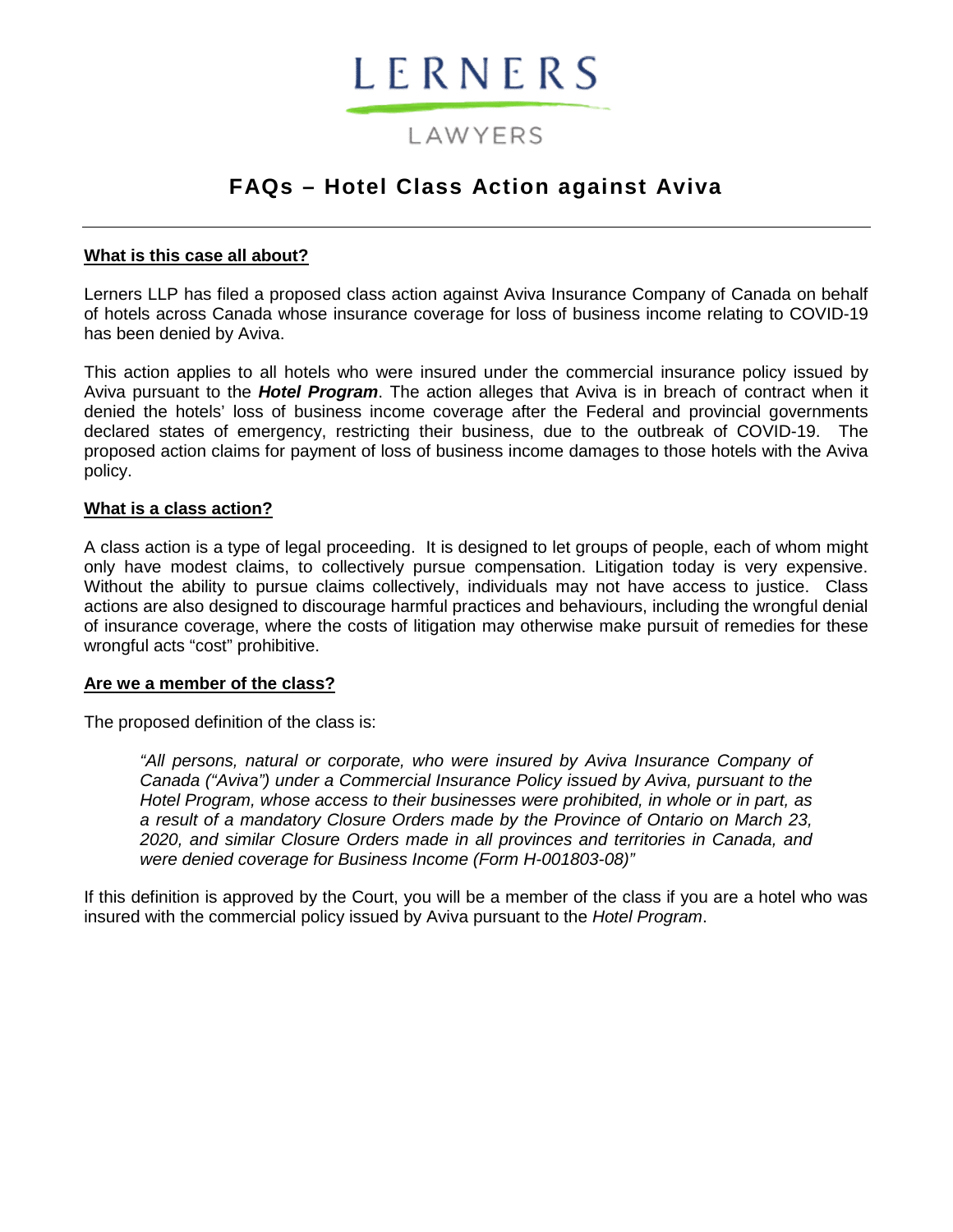

# LAWYERS  $-2 -$

#### **How do we get involved in this class action?**

In Ontario, the law permits one or more individuals to start a class action and to act as a representative plaintiff on behalf of the class. In this case, the proposed representative plaintiff is Roshan Holdings Inc., who owns and operates two hotels, a Home 2 by Hilton located in Milton, Ontario and a Hampton Inn located in Peterborough, Ontario. However, the action must first be certified by a court to ensure that it meets certain criteria. The next step in the litigation is to seek certification of the class action before a judge in Ontario's Superior Court of Justice. If the proposed class action is certified, this proceeding will move forward as a class action.

Following Certification, the Court will order that all members of the class receive notice of the class proceeding (Notice of Certification). Notice of Certification will be provided to you, class members, to provide you with the opportunity to decide if you want to have your rights determined in the class action. If you do, you do not need to do anything to formally "join" the class action. So long as you fall within the class, you are automatically included in the class action as a class member, unless you opt out.

If you are uncertain as to whether you are a part of the class action, feel free to contact us at the contact information provided below.

**It is very important that you notify Aviva that you have suffered a loss of business income relating to COVID-19 and ask for confirmation of coverage. This will likely trigger a denial letter from Aviva. If you have not done so already, please take immediate steps to notify Aviva or contact your insurance broker.**

#### **What does it mean to be a class member?**

Being a class member allows you to have your claims asserted in the class action as opposed to having to bring a separate legal proceeding. Those who do not wish to be part of the class action can opt out and thereafter take no part in the proceeding. Those who choose to opt out will not benefit from any monies received in the event of a settlement or a finding of liability by the Court. Alternatively, those who do not opt out will be legally bound by the outcome of this action.

As a class member, you are not responsible for any cost awards that might be made by the Court during the common issues phase of this action. Similarly, as a class member, you are not exposed to any liability.

If you wish to have your claim advanced through the class proceedings, you do not need to quantify the amount of your claim at this time. The value of your claim will be determined later in the class proceeding and we will be able to assist you with that process.

#### **How many people are in the class?**

You are not alone. There are hundreds of hotels across Canada who are putative class members. The COVID-19 outbreak has affected each hotel differently and all of them will be entitled to advance their own claim for compensation.